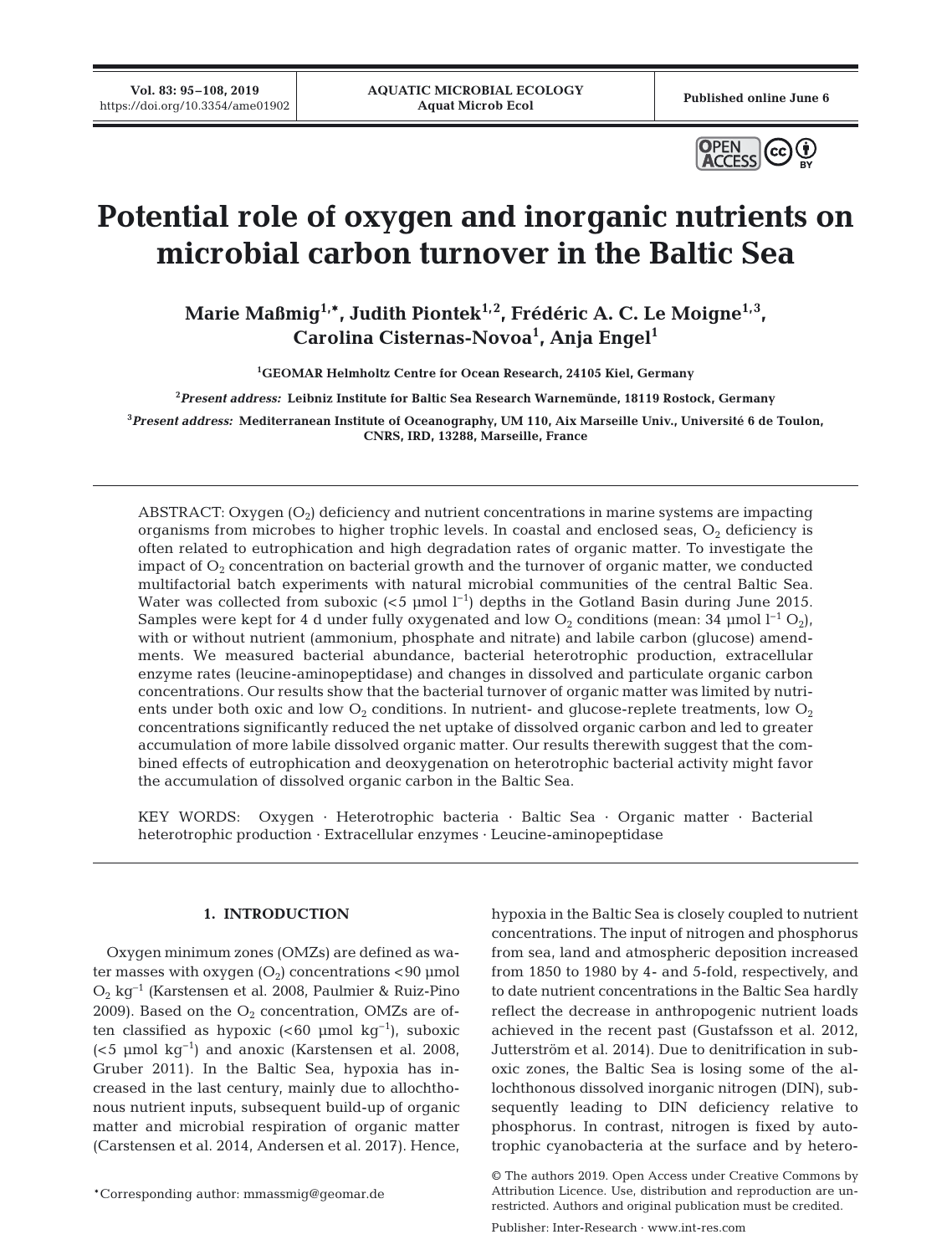trophs at the chemocline in the Baltic Sea, and this process may counteract the loss of nitrogen (Larsson et al. 2001, Voss et al. 2005, Vahtera et al. 2007, Farnelid et al. 2013). The OMZs in the Baltic Sea prevail in the deep basins at 60 to 80 m due to permanent stratification induced by strong salinity gradients (Conley et al. 2009). Inflow events can episodically transport dense and oxygenated water from the North Sea into the Baltic Sea (Mohrholz et al. 2015). The high density of the inflowing North Sea water, however, restricts oxygenation to the bottom water of the basins (from 200 to 232 m). Therefore, intermediate waters (from 70 to 175 m) remain  $O_2$ -depleted (e.g. Feistel et al. 2003). Only after strong inflow events (e.g. in 2014) can parts of the intermediate waters become oxygenated (Dellwig et al. 2018).

Within the OMZs, prokaryotes have adapted to low  $O<sub>2</sub>$  concentrations via anaerobic respiration pathways (e.g. Lam & Kuypers 2011) and substratelevel phosphorylation (fermentation) (Madigan et al. 2012). Denitrification is the preferred anaerobic respiration pathway because the energy yield is close to that of  $O_2$  reduction. In the OMZs of the Baltic Sea, the availability of nitrate enables significant rates of denitrification (~22.5 nmol N l<sup>-1</sup> h<sup>-1</sup>) (Hietanen et al. 2012, Bonaglia et al. 2016). Another important anaerobic respiration pathway, in the Baltic Sea, is dissimilatory nitrate reduction to ammonium (DNRA)  $(-0.67 \text{ nmol N} \cdot 1^{-1} \text{ h}^{-1})$ , whereas anaerobic ammonium oxidation (anammox) occurs less frequently (Hietanen et al. 2012, Bonaglia et al. 2016).

A decrease of  $O_2$  concentration and the expansion of OMZs have been predicted for the future ocean (Bopp et al. 2013, Schmidtko et al. 2017). It is still unknown how changes in  $O_2$  concentration affect bacterial cycling of organic matter. This includes the bacterial uptake of dissolved organic matter (DOM), its remineralization and its transformation to more refractory DOM (Jiao et al. 2010). The bacterial cycling of organic matter is related to the hydrolysis of high molecular weight (HMW) organic matter by extracellular enzymes (Hoppe et al. 2002) and the formation of bacterial biomass, which can then be transferred to higher trophic levels (Azam et al. 1983). Since anaerobic respiration has a lower energy yield than aerobic respiration (Lam & Kuypers 2011, Madigan et al. 2012), the overall turnover of organic matter might be reduced within OMZs. Several studies found implications of reduced organic matter degradation under anoxia or suboxia compared to oxic conditions in marine waters and incubation experiments (Nguyen & Harvey 1997, Devol & Hartnett 2001, Van Mooy et al. 2002, Keil et al. 2016, Le Moigne et al. 2017). Others observed similar degradation rates of organic matter in oxic and suboxic or anoxic waters (Lee 1992, Pantoja et al. 2009) and suggested, that the quality of the organic substrate rather than  $O_2$  controls the degradation rate (Pantoja et al. 2009). In the Gotland Deep (Baltic Sea), labile carbon limitation may apply for denitrifying bacteria at the oxic-anoxic interface (Bonaglia et al. 2016). Jørgensen et al. (1999) also showed seasonally alternating carbon and nitrogen limitation of bacteria in the Gulf of Riga. Hence,  $O_2$ , carbon and nitrogen may be co-limiting or successively limiting microbial organic matter turnover in the Baltic Sea. However, studies that combine measurements of microbial rates and organic carbon turnover at different  $O_2$ concentrations are scarce.

Here, we tested the hypothesis of reduced bacterial organic matter turnover under low  $O_2$  concentrations compared to fully oxygenated conditions. We investigated bacterial growth, bacterial production, extracellular enzyme rates and the turnover of organic carbon in natural microbial communities under low and saturating  $O_2$  concentrations in a multifactorial experiment.

## **2. MATERIALS AND METHODS**

# **2.1. Experimental design and treatments**

Seawater was sampled in the central Baltic Sea, at the HELCOM stations BY15 in the Gotland Deep  $(57°20' N, 20°30' E)$  and BY21 in the Northern Gotland Basin (58° 26' N, 20° 19' E). Samples were taken on 8 and 14 June 2015 during the research cruise AL458 (with RV 'Alkor'). Hydrographic conditions were recorded by CTD (Hydrobios) casts, including measurements of  $O_2$  concentration with the Oxyguard (PreSens) sensor (see below for details) and revealed a permanent stratification at both stations with OMZs below the pycnocline. Seawater was sampled from the  $O_2$  minimum (2–3 µmol l<sup>-1</sup>) at 110 m to incubate natural microbial communities that had been ex posed and adapted to suboxia prior to the incubations. At the sampling depth, bacterial cell abundance was  $8.2 \times 10^5$  and  $8.8 \times 10^5$  cells ml<sup>-1</sup> at Stns BY15 and BY21, respectively. For Stn BY15, the initial nutrient concentrations were 0.1, 0.1, 3.28 and 2.7 µmol l<sup>-1</sup> for nitrite, nitrate, ammonium and phosphate, respectively. For Stn BY21, nitrite and nitrate were below the detection limit, and ammonium and phosphate concentrations peaked at 2.06 µmol l−1 and 2.6 µmol  $l^{-1}$ .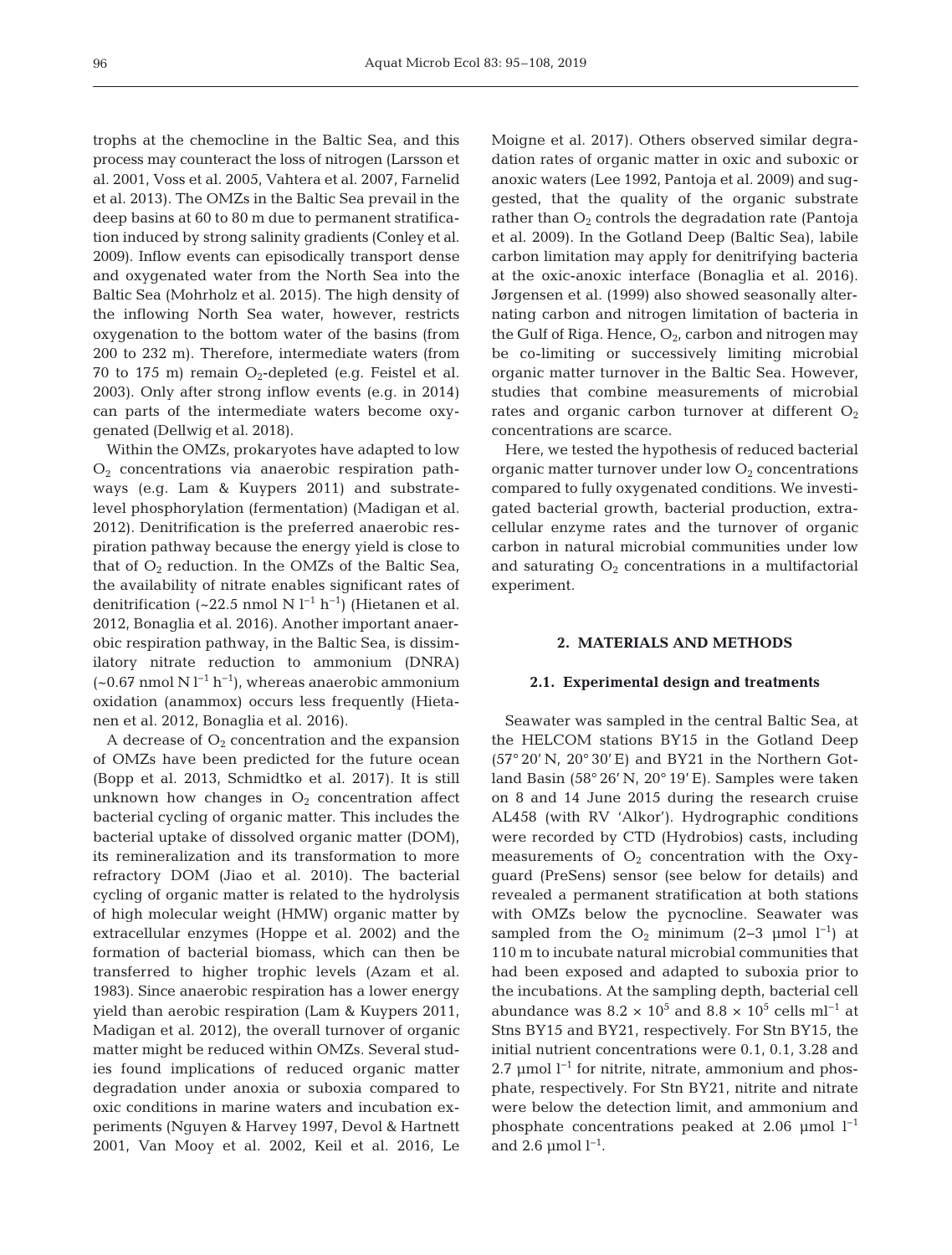At each station (BY15 and BY21), 20 l of seawater were collected with 2 Niskin bottles (12 l) at 110 m depth. Seawater was filtered through a 100 µm mesh to remove larger zooplankton and filled into 12 (Expt BY21) or 18 (Expt BY15) gas-tight serum bottles of 1.12 l (Zscheiler and Klinger). Incubations were performed under oxic and low  $O_2$  conditions (see Fig. 1) for  $O_2$  concentrations) without additions (controls) and with different inorganic nutrient and glucose enrichments. All incubations were performed in triplicate. Expt BY15 included controls and 2 enrichments: (1) GPA, with final concentrations of glucose (100 µmol l<sup>-1</sup>), sodium phosphate (60 µmol l<sup>-1</sup>) and ammonium chloride (152 µmol l<sup>-1</sup>); (2) GPAN, with final concentrations of glucose (100 µmol  $l^{-1}$ ), sodium phosphate (60 µmol l<sup>-1</sup>), ammonium chloride (152 µmol l<sup>-1</sup>) and sodium nitrate (88 µmol l<sup>-1</sup>). Expt BY21 included controls and glucose (G) enrichment (final concentration: 100 µmol  $l^{-1}$ ). All enrichment solutions were <0.2 µm filtered prior to addition to avoid prokaryotic contamination. To avoid limitation of the added nutrients and glucose during the duration of the experiments, all enrichments were conducted in excess. The ratio for glucose and ammonium addition was calculated based on a bacterial C:N ratio of 3.5 to 3.9 (Lee & Fuhrman 1987); a ratio for nitrate and ammonium addition of 1.7 was chosen after Hagström et al. (1979).

Low  $O_2$  conditions were obtained by gentle bubbling with a gas mixture containing  $0.13\%$  of  $CO<sub>2</sub>$  in pure  $N_2$  for 4 h to avoid an increase in pH during  $O_2$ degassing (R. Kiko pers. comm.). Prior to bubbling, the  $N_2$ -CO<sub>2</sub> gas mixture was passed through an O<sub>2</sub> reduction column (copper catalyst, Glasgerätebau Ochs) to remove possible  $O_2$  residues. For the oxic treatments, samples were gently bubbled with synthetic air (21%  $O_2$  in  $N_2$  with <1 ppm  $CO_2$ ) to induce similar perturbations by bubbling. After bubbling, low  $O_2$ bottles were closed with a gas-tight cap and septum, and oxic bottles were covered with gas-permeable parafilm. All bottles were incubated at 10°C on a shaker in the dark for 109 h (BY15) or 94 h (BY21).

During the experiment, 3 replicate incubation bottles per treatment were sampled. Samples for cell abundance were taken daily, for leucine-aminopeptidase (LAPase) rates after 67 h (BY15) or 69 h (BY21) and for bacterial production after 66 h (BY15) or 94 h (BY21). Dissolved organic carbon (DOC), particulate organic carbon (POC), nutrient and amino acid concentrations were determined initially and at the end of the incubation. Due to a limited sampling volume, initial nutrient and amino acid concentrations were determined from a second CTD cast sampling the same water depth immediately after the first cast. The  $O_2$  concentration in all bottles was monitored daily.

#### **2.2. Microbial and biogeochemical methods**

# 2.2.1. Oxygen

O2 concentration in the field was measured using the Oxygard sensor (PreSens) on the CTD (range: 0 to 437 µmol l−1 saturation; accuracy: ±1%), calibrated with Winkler titration triplicates (range: 1 to 500 µmol l −1, precision: ±2 µmol l−1) as described by Le Moigne et al. (2017). In each incubation bottle,  $O_2$  concentration was measured with a calibrated noninvasive optical sensor (PreSens, detection limit: 0.5 μmol l<sup>-1</sup>; accuracy:  $\pm 0.4$ % at 20.9% and  $\pm 0.05$ % at 0.2%). Values were converted to µmol  $l^{-1}$  with the O<sub>2</sub> solubility table from Unisense a/s (Ramsing & Gundersen) using the incubation temperature and salinity data from the CTD.

## 2.2.2. Cell abundance

Under the assumption that bacteria represent the major fraction of prokaryotic cells (Karner et al. 2001, Thureborn et al. 2013), bacteria were counted by flow cytometry (FACS Calibur, Becton Dickinson) according to Gasol & Del Giorgio (2000). Briefly, 4.5 ml were fixed with 25% glutaraldehyde (1% final concentration) and stored at −20°C until analysis (maximum 1 mo). Immediately before analysis, samples were sonicated for 5 s, filtered through a 50 µm mesh and diluted 10-fold. Then 400 µl of sample were mixed with 10 µl Fluoresbrite® fluorescent beads (Polyscience) and Sybr Green (Invitrogen) (final concentration 1×). The flow of the cytometer was calibrated with 2 standards containing a known amount of reference TruCount Beads™ (BD) and the Fluoresbrite® fluorescent beads (Polyscience), which were added to each sample. The theoretical detection limit was 34 cells  $ml^{-1}$  of sample, and the measurement error associated with this method was 2%.

### 2.2.3. Extracellular enzyme activity

The rate of the extracellular enzyme LAPase was determined using the fluorescent substrate analogue L-leucine-7-Amido-4-Methylcoumarin (Hoppe 1983). Calibration was done with defined concentrations of 7-Amino-4-Methylcoumarin. To determine enzyme kinetics, substrates were added to 5 ml samples,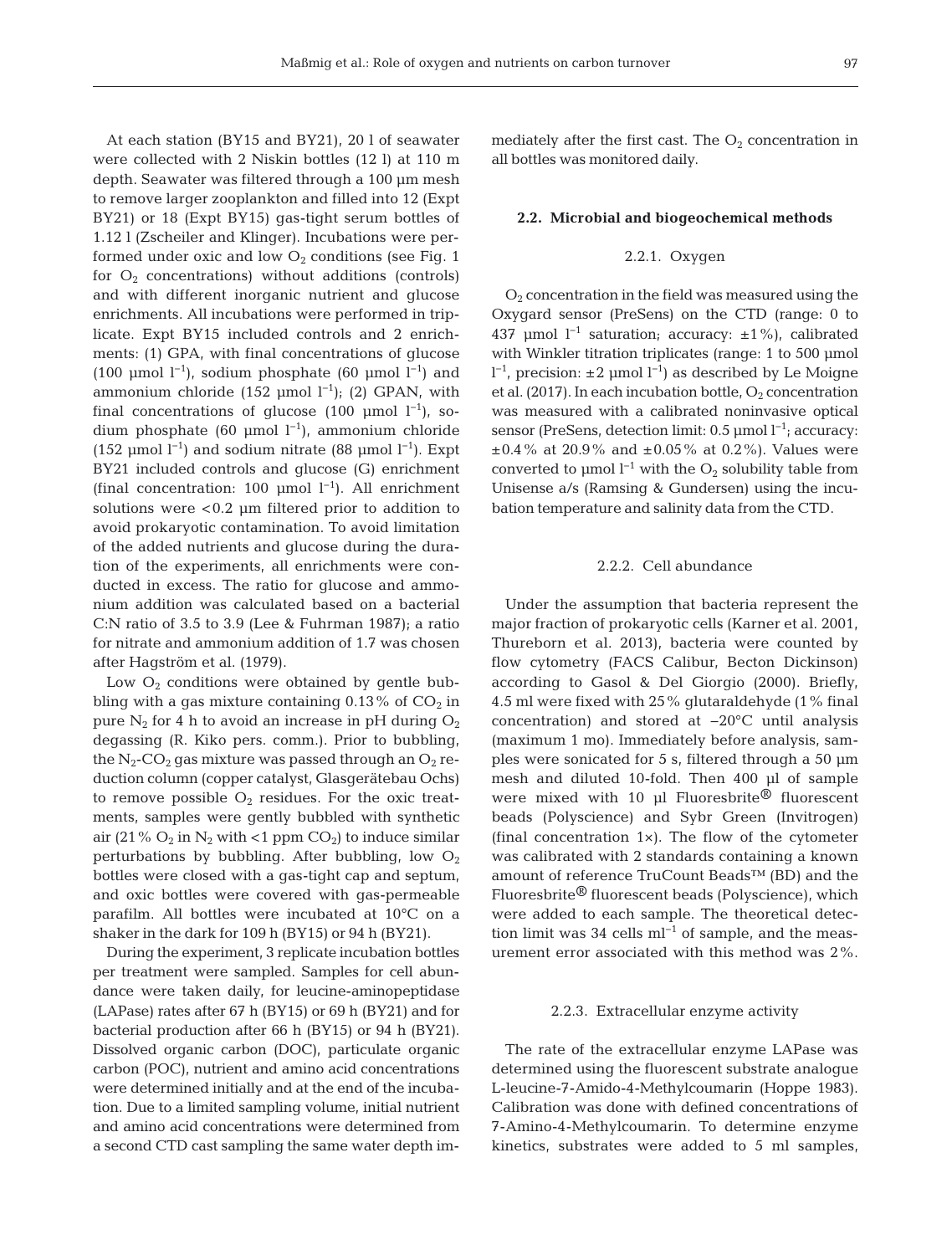yielding final concentrations of 1, 5, 10, 20, 50, 80, 100 and 200 µmol l−1. Samples were incubated in the dark at 10 $^{\circ}$ C and room  $O_2$  concentrations for oxic conditions or placed in a gas-tight incubator filled with  $N_2$  for low  $O_2$  conditions. Fluorescence was measured after 6 h on a plate reader fluorometer (FLUOstar Optima, BMG labtech) at 355 nm (excitation) and 460 nm (emission). The measurement error was estimated to 2% using a calibration with triplicates. Michaelis-Menten kinetics were calculated using the simple ligand binding function in Sigma-Plot™ 12.0 (Systat Software) to obtain the maximum reaction velocity at saturating substrate concentration *(V*max) (Chróst & Siuda 2002).

#### 2.2.4. Bacterial heterotrophic production

Heterotrophic prokaryotic production was summarized as bacterial production, assuming that bacterial abundance exceeds archaeal abundance (Karner et al. 2001, Thureborn et al. 2013) and that archaeal production is dominated by autotrophic processes (Ingalls et al. 2006). Bacterial production was estimated from uptake of radioactive labelled  $(^3H)$ leucine (Kirchman et al. 1985, Smith & Azam 1992). One sub-sample of 1.5 ml per incubation bottle was incubated for 1 h at a final concentration of 20 nmol leucine l<sup>−1</sup>. Low  $O_2$  samples were bubbled with  $N_2$ and oxic samples with synthetic air. The <sup>3</sup>H-leucine uptake was converted into carbon units using the factor 1.5 kg C mol−1 leucine (Simon & Azam 1989). An analytical error of 5.2% was estimated using a calibration with triplicates.

# 2.2.5. Nutrients

From each incubation bottle, 50 ml were filtered through a 0.45 µm pore size syringe filter (glass microfiber GD/X membrane, Whatman) and stored at −20°C until analysis. Nutrient samples from the CTD profiles were measured unfiltered. Ammonium was measured directly on board after Koroleff (1969) and Solórzano (1969). The relative standard deviation (RSD) for this method was 3%, and the detection limit 0.05 µmol l−1. Samples from the incubation experiments were diluted at maximum 1:25 with ultrapure water. Phosphate, nitrate and nitrite concentrations were measured photometrically with continuous flow analysis on an auto-analyzer (QuAAtro; Seal Analy tical) after Grasshoff et al. (1999) (detection limit:  $< 0.04$  µmol l<sup>-1</sup>, coefficient of variation:  $< 0.7\%$ ).

# 2.2.6. Dissolved organic carbon and total dissolved nitrogen

For DOC and TDN, 20 ml were filtered through a 0.45 µm syringe filter (glass microfiber GD/X membrane, Whatman), which was rinsed with sample, into a combusted glass ampoule (8 h, 500°C). Samples were acidified with 20 µl of 30% ultrapure hydrochloric acid, sealed and stored at 4°C in the dark. DOC concentrations were determined with a TOC−VCSH (Shimadzu) with 5 to 8 injections after high-temperature catalytic oxidation applying a method modified from Sugimura & Suzuki (1988) and described in more detail by Engel & Galgani (2016).

#### 2.2.7. Dissolved hydrolysable amino acids

Dissolved hydrolysable amino acids were analyzed via high performance liquid chromatography on a 1260 HPLC system (Aglient Technologies) using a  $C_{18}$  column (Phenomex Kinetex) after in-line orthophthaldialdehyde derivatization with mercaptoetha nol (Lindroth & Mopper 1979, Dittmar et al. 2009). The following amino acids were analyzed: alanine, arginine, glycine, leucine, phenylalanine, serine, threonine, tyrosine, valine, aspartic acid + aspa ragine (co-eluted), glutamine + glutamic acid (coeluted), γ-aminobutyric acid and isoleucine. For each sample, 20 ml were filtered through a rinsed Acrodisc® 0.45 µm GHP membrane (Pall) into combusted glass vials (8 h, 500°C) and stored at −20°C. Samples were hydrolyzed at 100°C for 20 h with HCl before analysis according to Lindroth & Mopper (1979). The acid was then evaporated under vacuum at 60°C and washed with Milli-Q water. The detection limit of this method is <1.4 nmol  $l^{-1}$ . Using mol% of individual amino acids, the degradation index (DI; Dauwe & Middelburg 1998, Dauwe et al. 1999) of organic matter was calculated as an indicator of organic matter lability using the factor coefficients developed for DOM by Kaiser & Benner (2009). Thereby, fresher and more accessible organic matter is indicated by a higher DI.

# 2.2.8. Particulate organic carbon and particulate nitrogen

Aliquots (200−400 ml) were filtered (<200 mbar) onto combusted (8 h, 500°C) GF/F filters (~0.7 µm) and stored at −20°C until analysis. Prior to analysis,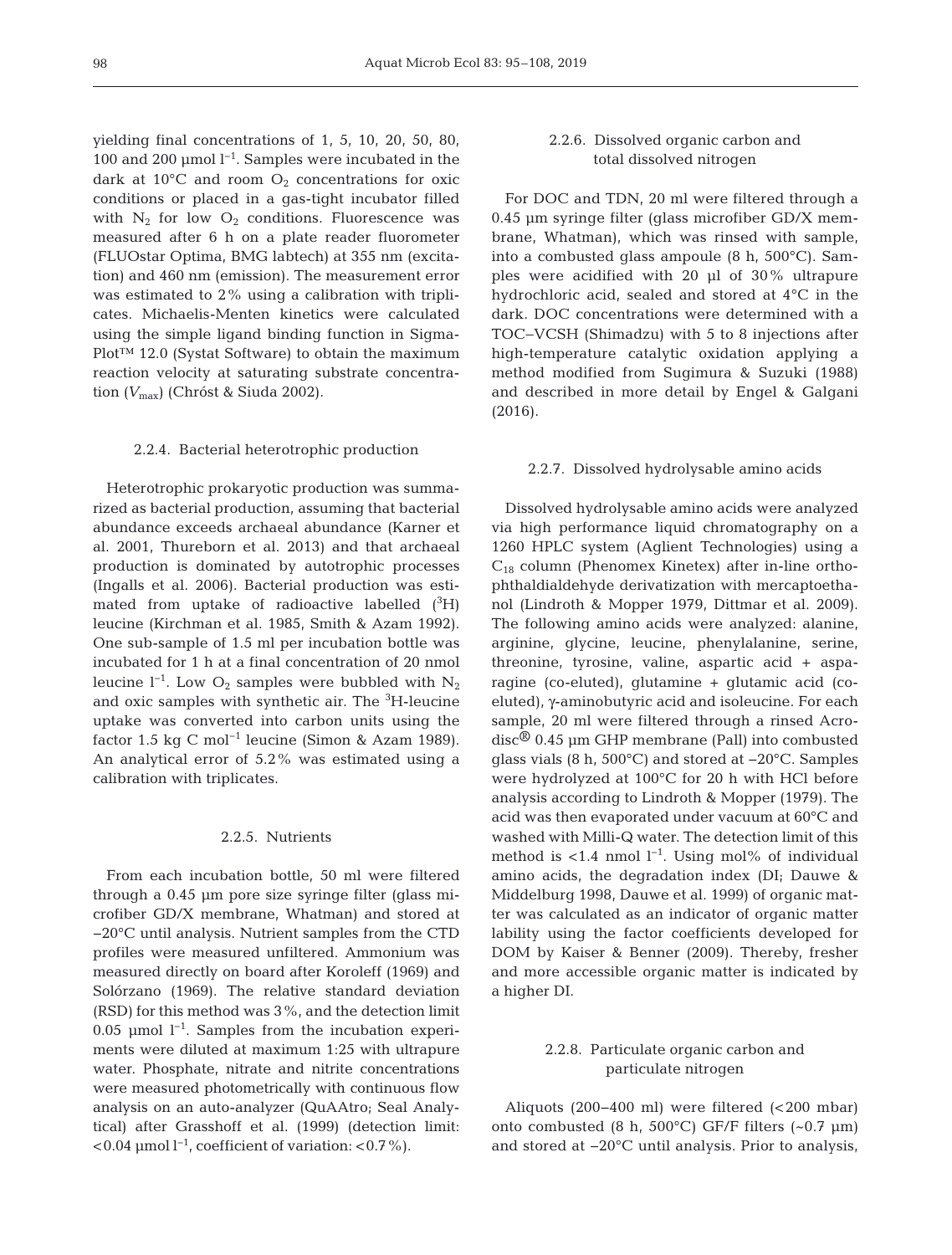filters were acid-fumed (37% hydrochloric acid) (6 h) to remove carbonates and dried (6 h;  $60^{\circ}$ C). POC and PN concentrations were determined with an elemental analyzer (Euro EA, Hechatech) after Sharp (1974). The instrument was calibrated with acetanilide (0.1 to 0.7 mg) and soil standard (2 to 4 mg). The measurement error of the instrument was 0.4%.

## **2.3. Turnover of organic carbon**

POC formation and DOC uptake were estimated by the difference in POC and DOC concentrations (ΔPOC and ΔDOC) between the start and end of the incubation. ΔPOC:ΔDOC was used as an estimate of the growth efficiency after Kroer (1993). Growth efficiency is defined by the bacterial biomass that is produced relative to the carbon that has been taken up.

# **2.4. Data analysis**

There were always  $n = 3$  replicate incubation bottles. For the oxic control of BY21, only 2 POC:PN filters were analyzed. The impact of  $O<sub>2</sub>$ and nutrient concentrations on bacterial activity was statistically tested by a multifactorial ANOVA or a robust ANOVA with the WRS package (Wilcox 2005) applying bootstrapping (2000 replicates) and comparing the median (Field et al. 2012). The differences between the  $O<sub>2</sub>$  levels within one nutrient treatment were tested using independent *t*-tests for normally distributed data and the Wilcoxon rank order test for data that were not normally distributed (see Tables S1 & S2 in the Supplement at www.int-res. com/articles/suppl/a083p095\_supp. [pdf\)](https://www.int-res.com/articles/suppl/a083p095_supp.pdf) with a significance level of  $p \leq$ 0.017, to account for the Bonferroni correction (Field et al. 2012). All statistical tests and plots were conducted in R version 3.4.2 (R Development Core Team 2008).

# **3. RESULTS**

# **3.1. Oxygen**

O2 concentrations during BY15 differed clearly be tween low and high  $O_2$  treatments throughout the experiment with differences in  $O_2$  concentrations of at least 107  $\mu$ mol O<sub>2</sub> l<sup>-1</sup>, except for 1 incubation bottle (oxic GPAN) on 1 sampling day (Fig. 1A).  $O<sub>2</sub>$  concentrations increased over time in the low  $O_2$  incubations, first in the control and subsequently in the enriched incubations. However, after 66 h, low  $O_2$ 



Fig. 1. Temporal development of oxygen  $(O<sub>2</sub>)$  concentrations in each incubation bottle during (A) BY15 and (B) BY21. Nutrient treatments: +GPA (addition of glucose, phosphate and ammonium), +GPAN (addition of glucose, phosphate, ammonium and nitrate) and +G (addition of glucose). Light grey symbols indicate low  $O_2$  incubations and dark grey the oxic ones. Symbols indicate in (A) the control with ambient nutrient concentrations (diamonds) and the ones with added glucose, ammonium, phosphate (circles) and additionally nitrate (triangles). In (B), symbols indicate the control with ambient glucose concentrations (triangles) and the ones with added glucose (circles)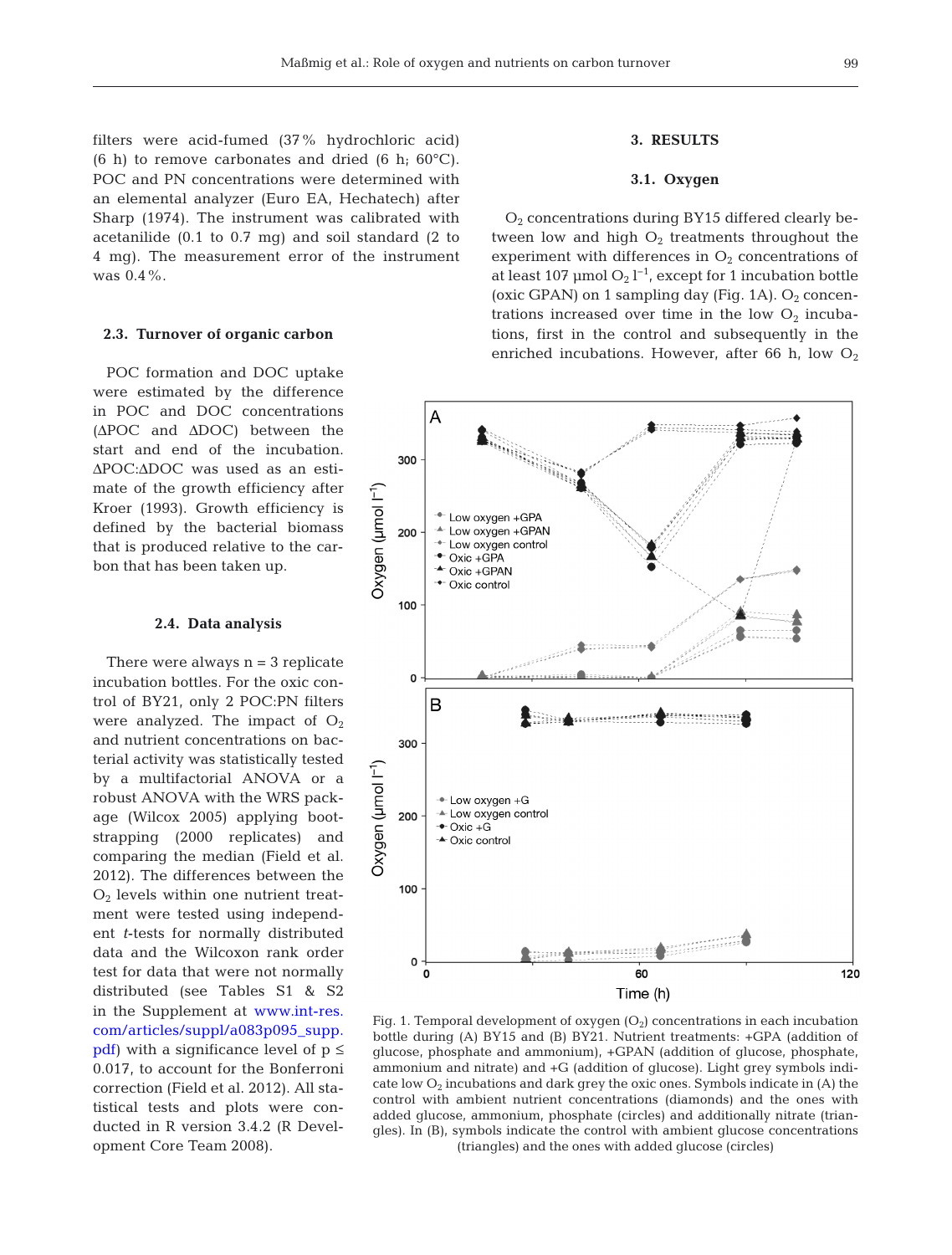incubations were still suboxic (GPA and GPAN) or  $\leq 44$  µmol O<sub>2</sub> l<sup>-1</sup> (controls). For BY21,  $O_2$  concentrations varied from below the detection limit to 36  $\mu$ mol O<sub>2</sub> l<sup>-1</sup> in the low O<sub>2</sub> treatment and ranged from 326 to 346 µmol  $O_2$  l<sup>-1</sup> in the oxygenated incubations (Fig. 1B).

## **3.2. Bacterial activity**

Bacterial activity was determined by changes in cell abundance as well as by bacterial production and LAPase rates. During BY15, bacterial cell abundance increased significantly 66 h after nutrient addition (p *<* 0.01) (Figs. 2A & 3A, see Table S3 in the Supplement at www.int-res.com/ articles/suppl/a083p095\_supp.pdf). In the GPA and GPAN treatments, cell abundance peaked 82 h after nutrient addition. At the time of sampling for LAPase and bacterial production (after 66 h), cell abundance differed between  $O_2$  treatments ( $p = 0.02$ ) (Table S3) and was reduced in the low  $O<sub>2</sub>$  GPA treatment (GPA: −14% to −140%) compared to the oxic ones. In the GPAN treatment, cell abundance varied, but on average cell abundance was lower  $(-24\%)$  in the low  $O_2$  than in the oxic incubations (Fig. 3A) (Table 1). Cell abundance in the oxic and low  $O_2$  controls was similar and showed little variation over time (Fig. 2A). In the incubations of BY21, addition of only glucose did not result in significantly higher cell abundance (Fig. 2B). Cell abundance in both control and G increased

slowly over time with an average abundance of 2.9 ×  $10^6$  cells ml<sup>-1</sup> ± 16% for all incubations (Fig. 2B).

Total and cell-specific bacterial production increased significantly 66 h after nutrient addition during BY15 ( $p_{total}$  < 0.01,  $p_{cell-specific}$  < 0.01) (Fig. 3B, Table S1). Total bacterial production was significantly higher in the oxic compared to the low  $O_2$ treatments  $(p < 0.01)$ , depending on the nutrient and glucose addition  $(p < 0.01)$  (Table 1, Table S3). With GPA addition, bacterial production was 23 to 32% lower under low  $O_2$  conditions. With GPAN addition, the differences between the  $O_2$  treatments were slightly smaller, with bacterial production being 7 to



Fig. 2. Changes in average bacterial abundance over time for 3 oxic and low  $O_2$  incubation bottles per treatment (mean  $\pm$  SD) for the batch experiment (A) BY15 and (B) BY21. See Fig. 1 for symbols and abbreviations

 $32\%$  lower in the low-O<sub>2</sub> incubations (Fig. 3B). In contrast, cell-specific bacterial production was rather lower under oxic conditions, indicating that higher cell abundance in the oxic treatment was responsible for the enhanced total bacterial production (Fig. 3A,B, Table S1). For BY21, bacterial production was significantly higher in incubations with glucose than in the ones without  $(p < 0.01)$  (Fig. 3B, Table S3). A significant effect of  $O_2$  on bacterial production was only observed in the controls, i.e. without glucose addition, with significantly higher total bacterial production in the oxic treatment than in the low- $O_2$  one (p = 0.01) (Fig. 3B, Table S2, Table 1).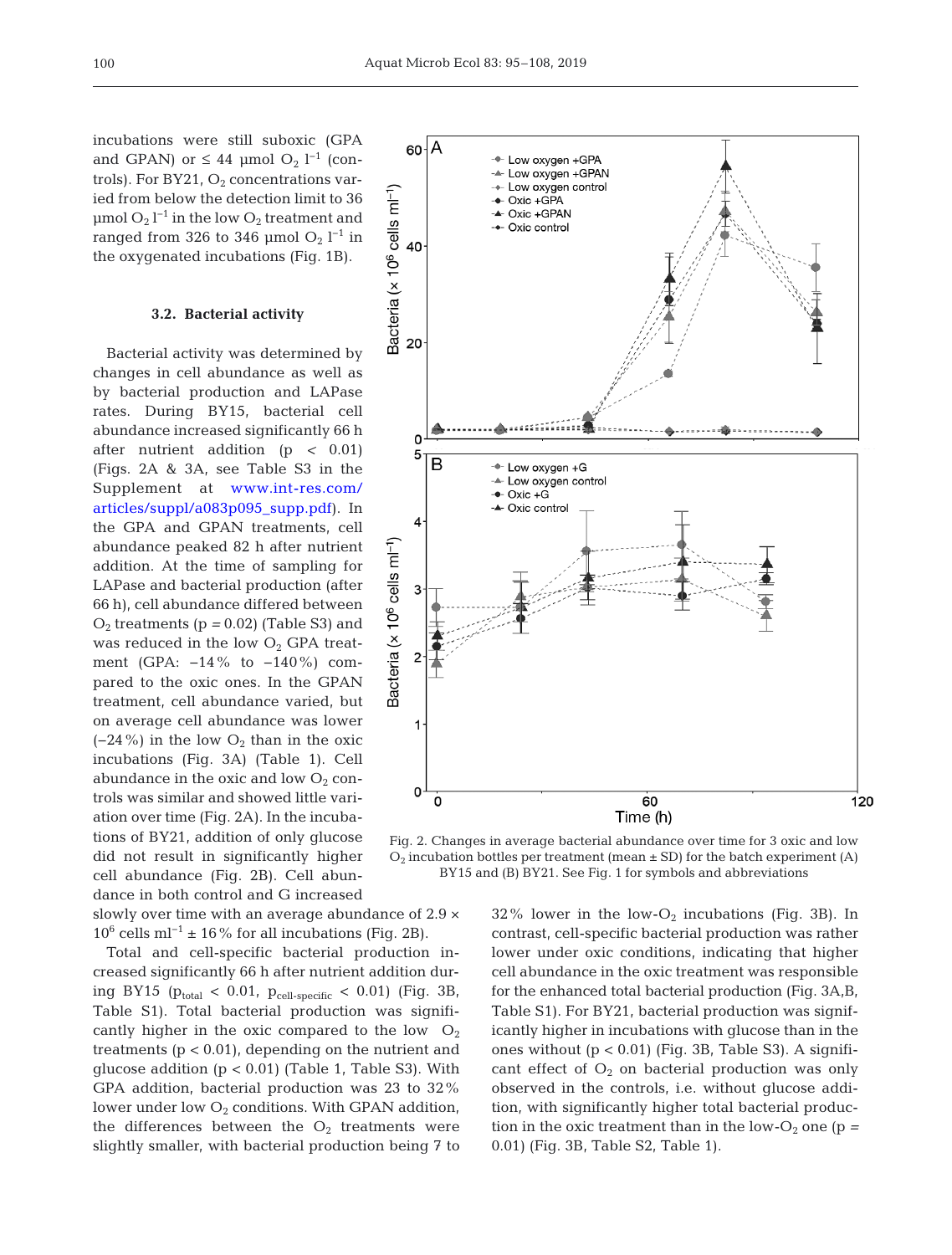

Fig. 3. Effects of nutrient and oxygen treatments on bacterial communities in Expts BY15 and BY21 after 3 to 4 d of incubation: (A) Bacterial abundance, (B) bacterial production (BP) and (C)  $V_{max}$  of leucine-aminopeptidase (LAPase). In the control, only the oxygen concentration was modified. See Fig. 1 for abbreviations

LAPase rates differed strongly between treatments with and without nutrient addition during BY15 (Fig. 3C). Total LAPase rates were higher for GPA and GPAN (p < 0.01), while cell-specific LAPase rates were higher in the controls  $(p < 0.01)$ , implying that higher total LAPase rates in GPA and GPAN were based on higher cell abundance also (Tables S1 & S3). During BY15, total LAPase rates were significantly higher in the oxic incubations for both GPA and GPAN compared to the low- $O_2$  treatments (p < 0.01) (Fig. 3C, Table 1), while cell-specific LAPase rates showed no difference between the  $O_2$  treatments. In the controls, both total and cell-specific LAPase rates were significantly higher in the oxic than in the low- $O_2$  incubations (p < 0.01) (Table 1). During BY21, LAPase rates did not differ between the controls and the treatments with glucose addition (Fig. 3C). Effects of the  $O_2$  treatments in BY21 differed from those during BY15. In BY21, total and cell-specific LAPase rates were significantly higher in the low- $O_2$  incubations after glucose addition  $(p_{total} < 0.01, p_{cell-specific} = 0.01)$  (Fig. 3C, Table 1).

### **3.3. Biogeochemical transformations**

To test whether the turnover of organic matter differed between  $O_2$  and nutrient treatments, we compared oxic and low- $O_2$  treatments with respect to changes in DIN (i.e. nitrate, nitrite and ammonium), DOC and POC concentrations at the beginning and end of the experiment. At the end of the experiment, no significant difference was observed for nitrite concentrations between the oxic and low- $O_2$  incubations (Table S1). Nitrate concentrations were signifi cantly lower in the low-O<sub>2</sub> incubations of GPA (0.5  $\pm$ 0.0 µmol  $l^{-1}$ ) and GPAN (0.5 ± 0.0 µmol  $l^{-1}$ ) than in the oxic GPA (1.0 ± 0.0 µmol l<sup>-1</sup>) and GPAN (86.4 ± 22.6 µmol  $l^{-1}$ ) (p < 0.01). In the low-O<sub>2</sub> incubations with GPAN, there were  $116.4 \pm 9.8$  µmol l<sup>-1</sup> of ammonium; thus, concentrations were significantly higher than in the oxic incubations (64.6 ± 0.7 µmol  $l^{-1}$ ; p < 0.01) (Table 1). For BY21, no significant differences between the oxic and low- $O_2$  incubations were observed for nutrient concentrations, independent of the glucose addition (Table S2).

During BY15, addition of GPA and GPAN resulted in a strong increase in POC formation of ~160 µmol l −1 (p *<* 0.01) (Fig. 4A, Tables S1 & S3). Higher POC formation was observed in the oxic incubations of GPAN (5−24%), but differences between the oxic and  $low-O<sub>2</sub>$  treatments were not statistically significant due to a high variability within the treatments (Fig. 4A, Table S1). In the controls, POC concentration increased slightly and only in the low- $O_2$  incuba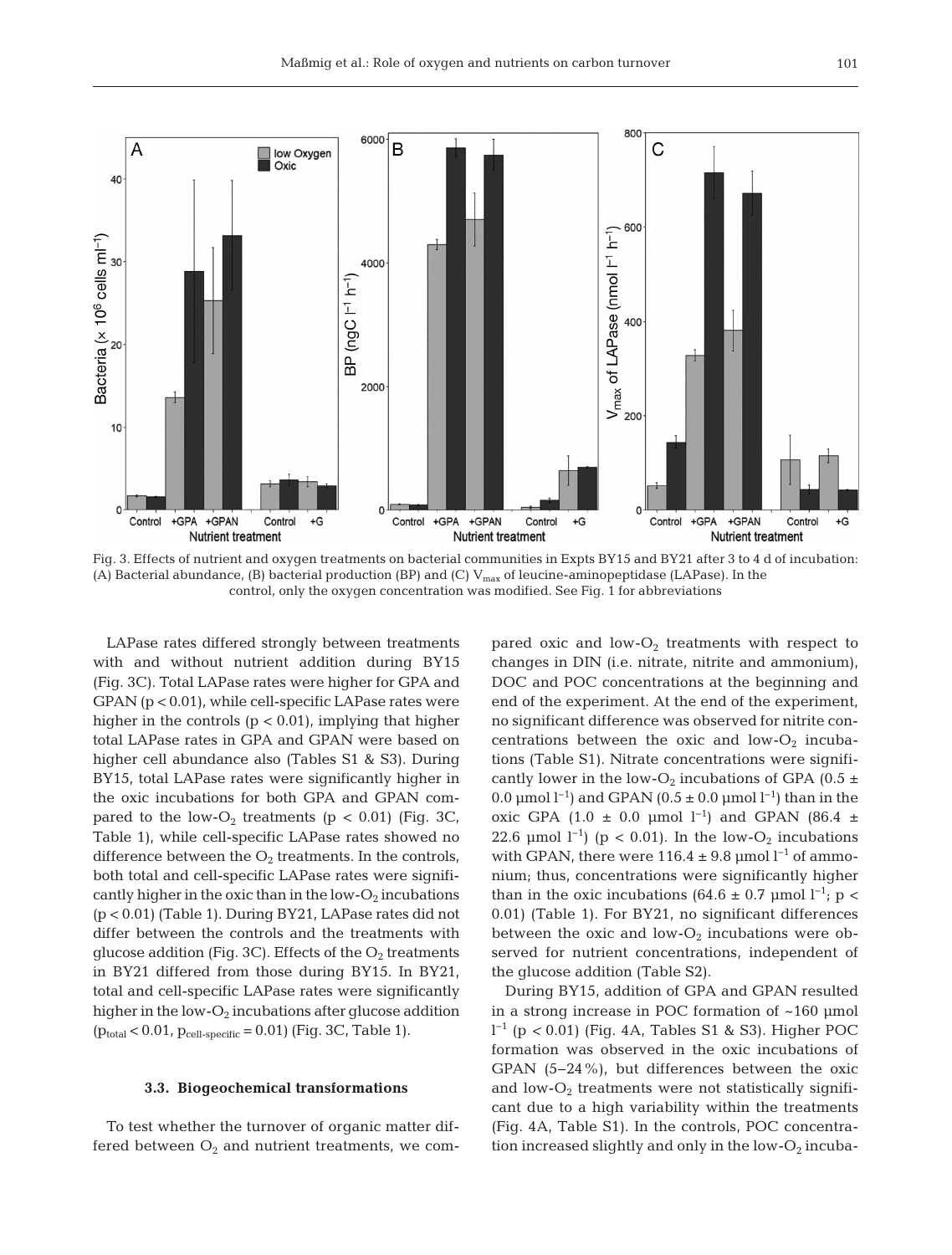Table 1. Means (standard deviations) of sampled parameters from Expts BY15 and BY21 that differed significantly between oxygen  $(O_2)$  treatments. +GPA: added glucose, phosphate and ammonium; +GPAN: added glucose, phosphate, ammonium and nitrate. Incubations were performed in triplicate. The p-values of the pairwise comparison between different  $O_2$  treatments with Wilcoxon or  $t$ -test and ANOVA results of the  $O_2$  effect are given. The significance (\*) level in the pairwise comparison was adjusted to 0.017, to account for the Bonferroni correction. See tables in the Supplement for details

| Expt<br>Parameter                                                         | Nutrient                       | Low $O2$                               | Oxic                                 |                                 | Pairwise ANOVA |
|---------------------------------------------------------------------------|--------------------------------|----------------------------------------|--------------------------------------|---------------------------------|----------------|
| <b>BY15</b><br>Total bacterial<br>production<br>$(\mu q C l^{-1} h^{-1})$ | Control<br>$+$ GPA<br>$+$ GPAN | 0.1(0.0)<br>4.3(0.1)<br>4.7(0.4)       | 0.1(0.01)<br>5.9(0.2)<br>5.8(0.3)    | 0.22<br>0.10<br>0.02            | $0.01*$        |
| <b>Total LAPase</b><br>(nmol $l^{-1}$ h <sup>-1</sup> )                   | Control<br>+ GPA<br>$+$ GPAN   | 52(6)<br>328 (12)<br>381 (43)          | 144 (13)<br>716 (54)<br>672 (47)     | $0.01*$<br>$0.01*$<br>$< 0.01*$ | $0.01*$        |
| Cell-specific<br>LAPase<br>(amol cell <sup>-1</sup> $h^{-1}$ )            | Control<br>$+$ GPA<br>$+$ GPAN | 31(3)<br>24(2)<br>16(4)                | 93 (7)<br>27(8)<br>21(6)             | $0.01*$<br>0.60<br>0.25         | $0.01*$        |
| <b>Bacterial</b><br>abundance<br>$(cell \times 10^6 \text{ ml}^{-1})$     | Control<br>$+$ GPA<br>+ GPAN   | 1.7(0.1)<br>13.6(0.7)<br>25.3(6.4)     | 1.6(0.1)<br>28.8 (11.0)<br>33.2(6.7) | 0.22<br>0.08<br>0.22            | $0.02*$        |
| Nitrate<br>( $\mu$ mol $l^{-1}$ )                                         | Control<br>$+$ GPA<br>+ GPAN   | 1.5(0.2)<br>0.5(0.0)<br>0.5(0.0)       | 1.1(0.0)<br>1.0(0.0)<br>86.4 (22.6)  | 0.05<br>$0.01*$<br>$0.01*$      | $< 0.01*$      |
| Ammonium<br>(µmol $l^{-1}$ )                                              | Control<br>$+$ GPA<br>$+$ GPAN | 2.3(0.2)<br>59.2 (15.1)<br>116.4 (9.8) | 2.1(0.0)<br>67.3 (4.3)<br>64.6 (0.7) | 0.15<br>0.42<br>$0.01*$         | $0.01*$        |
| DOC<br>consumption<br>$(\text{µmol } l^{-1})$                             | Control<br>$+$ GPA<br>$+$ GPAN | 0(0)<br>$-520(7)$<br>$-540(4)$         | 1(2)<br>$-583(4)$<br>$-579(7)$       | 0.24<br>$0.01*$<br>$0.01*$      | $0.01*$        |
| DI                                                                        | Control<br>+ GPA<br>+ GPAN     | $-1.1(0.1)$<br>3.1(0.2)<br>2.3(0.8)    | $-1.2(0.2)$<br>1.7(0.4)<br>1.3(1.1)  | 0.40<br>$< 0.01*$<br>0.29       | $0.01*$        |
| <b>BY21</b><br>Total bacterial<br>production<br>$(\mu q C l^{-1} h^{-1})$ | Control<br>$+$ G               | 0.1(0.0)<br>0.6(0.2)                   | 0.2(0.0)<br>0.7(0.0)                 | $0.01*$<br>0.73                 | 0.5            |
| <b>Total LAPase</b><br>$(nmol l^{-1} h^{-1})$                             | Control<br>$+ G$               | 107 (52)<br>115(14)                    | 44 (10)<br>43(1)                     | 0.11<br>$0.01*$                 | $< 0.01*$      |
| Cell-specific<br>LAPase<br>(amol cell <sup>-1</sup> $h^{-1}$ )            | Control<br>+ G                 | 33(15)<br>32(7)                        | 13(3)<br>15(2)                       | 0.08<br>$0.01*$                 | $0.01*$        |
| DI                                                                        | Control<br>$+$ G               | $-1.1(0.2)$<br>$-1.3(0.2)$             | $-1.3(0.1)$<br>$-1.7(0.3)$           | 0.22<br>0.13                    | $0.04*$        |

tions. Initial molar POC:PN ratios of BY15 were 6.44. In the controls, molar POC:PN ratios were variable (4.8−10.3) at the end of the incubation, whereas they clearly decreased in GPA and GPAN incubations (4.2−4.5). Addition of glucose during BY21 resulted in an increase of ~5 µmol  $l^{-1}$  of POC, at the end of the experiment, whereas POC concentrations decreased slightly in the controls (Fig. 4A, Table S2). There were no significant differences in POC concentrations with respect to the  $O_2$  treatments either. Molar POC:PN ratios varied between 5.7 and 7.6, similar to the initial ratio (5.88).

We estimated the growth efficiency from the ratio of POC formation and DOC consumption (ΔPOC:ΔDOC). The growth efficiency was ~30% (23− 37%) in the GPA and GPAN treatments (without a significant difference between nutrient treatments) during BY15 and ~20% (11−26%) during BY21 in the incubations with glucose. There was no significant difference between the  $O_2$  treatments (Tables S1 & S2). Growth efficiency was not estimated for the controls as no net increase in POC concentration was detected.

Similar to POC formation, the uptake of DOC, mainly in form of added glucose, was stimulated by the addition of inorganic nutrients. In the controls during BY15, we observed no significant  $O_2$  effect on DOC consumption or on DOM degradation, as indicated by the DI (Fig. 4B,C). In the GPA and GPAN treatments, the addition of 100 µmol  $l^{-1}$  glucose to the initial DOC concentration of 262 µmol l −1 should have increased the initial concentration to 862 µmol l−1 DOC. Thereby, the consumed DOC (DOCstart− DOCend) almost equaled the amount of added glucose (Fig. 4B). Still, in the low- $O_2$  treatments, significantly more DOC was left over than in the oxic treatments  $(p < 0.01)$ (Fig. 4B), indicating less uptake or greater release of DOC in the low-O2 treatments (Table 1). Production of new DOM in the GPA and GPAN treatments, under oxic and  $low-O_2$ 

conditions, was inferred from changes in organic matter lability as indicated by the amino acid based DI. The final DI was clearly higher in the GPA and GPAN treatment compared to the initial conditions (−0.39) (Fig. 4C), indicating the formation of more labile amino acids. Thereby, the DI was even higher in the low- $O_2$  treatments, with a significant difference in the GPA treatment  $(p < 0.01)$  (Fig. 4C, Table 1). For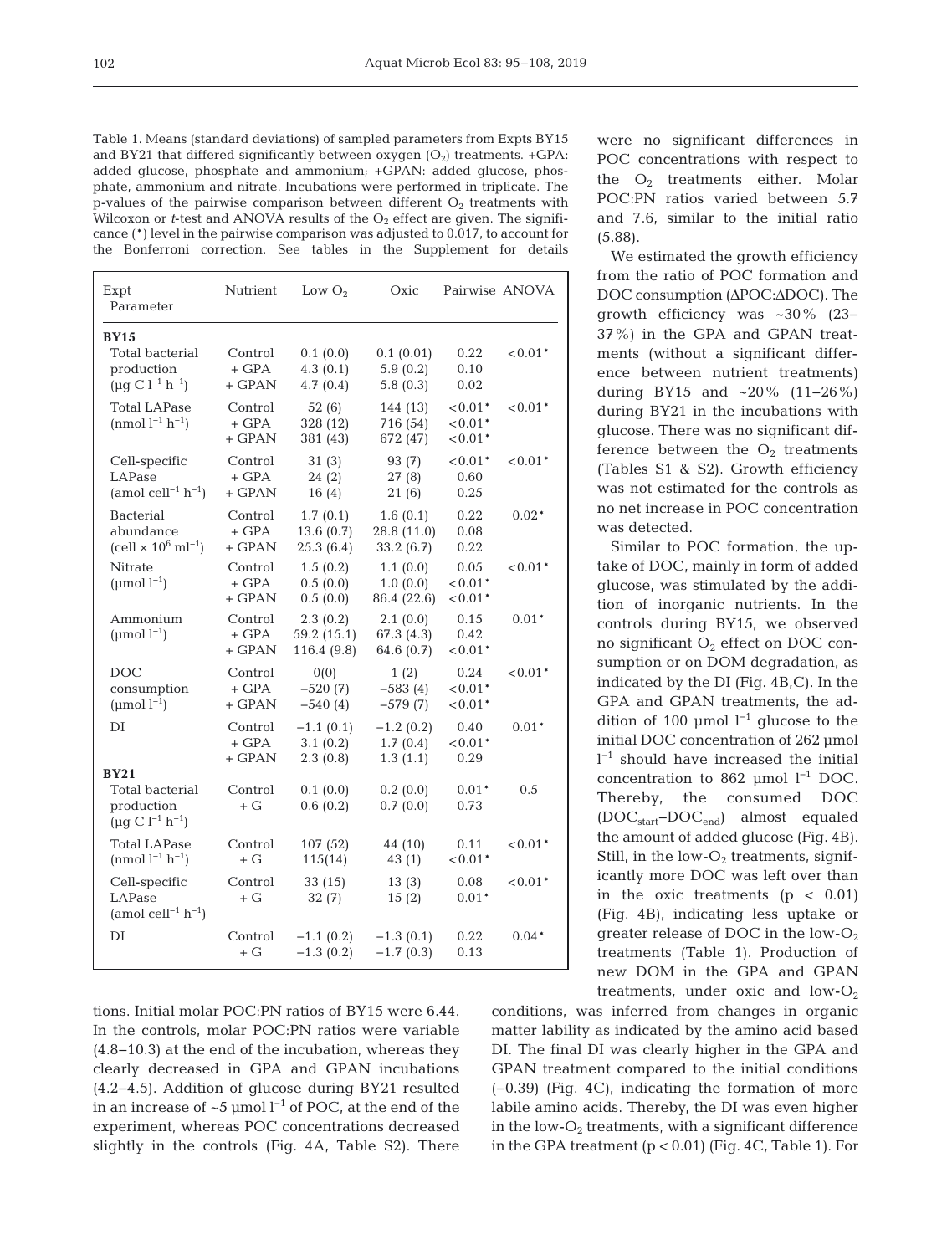

BY21, the initial DOC concentration was 291 µmol l −1, and the DI was −0.91. At the end of the experiment, DOC consumption was higher in the G treatment ( $p = 0.02$ ) (Table S3). However, only  $\sim$ 25 µmol l −1 more DOC was taken up compared to the control (Table S2), suggesting that only a small fraction of the added glucose was consumed without the addition of inorganic nutrients. Between  $O_2$  treatments, there were no significant differences in DOC consumption. Organic matter lability (DI) was similar to the starting conditions.

# **4. DISCUSSION**

We conducted 2 incubation experiments to investigate whether bacterial degradation of organic matter is affected by changes in  $O<sub>2</sub>$  concentrations. In the

GPA and GPAN treatments, labile organic substrate (glucose) and nutrients, including the potential electron acceptor nitrate, were offered in excess to assure alleviation of limitation throughout the experiment. However, the amount of added nutrients and substrate in the G, GPA and GPAN treatments likely induced changes in the bacterial community composition. For example, it seems likely that fast-growing copiotrophic heterotrophic bacteria could benefit from the high glucose supply, and nitrifiers, which appear in the sampling area (Hietanen et al. 2012), were favored by high levels of ammonium. Thus, we cannot exclude that  $O<sub>2</sub>$  effects discussed below will vary with initial biogeochemical and microbial conditions because we did not repeat all nutrient treatments in both experiments and some parameters sampled from the controls did slightly differ between experiments. Extrapolating results from our experiments to other OMZ communities should be done with caution, in particular if the biogeochemical conditions are distinct from those in the Gotland Basin.

Bacterial growth can be limited by several factors, including labile organic carbon, in organic nutrients and electron acceptors (e.g. Stewart 1988, Jørgensen et al. 1999, Bonaglia et al. 2016). In our study, bacterial production increased after the addition of glucose solely (Fig. 3B), suggesting a limitation of the bacterial community by labile organic carbon. After the addition of glu-

cose and inorganic nutrients, significant amounts of glucose were taken up during the experiments, accompanied by strongly increasing cell abundance and bacterial production (Figs. 3A,B & 4B). Inorganic nutrients therefore were mainly controlling bacterial activity in this experiment.

Under suboxic and anoxic conditions, nitrate is the energetically most favorable electron acceptor for anaerobic respiration (Lam & Kuypers 2011). However, the reduction of nitrate yields less energy than the reduction of  $O_{2}$ , and the conversion of energy into biomass after denitrification was found to be less than expected by the chemical energy yields (e.g. Strohm et al. 2007). In the suboxic water incubated in our experiments, nitrate concentrations were close to the detection limit. Under nitrate and  $O_2$  limitation, bacteria might conduct fermentation, with an even lower energy yield than the reduction of nitrate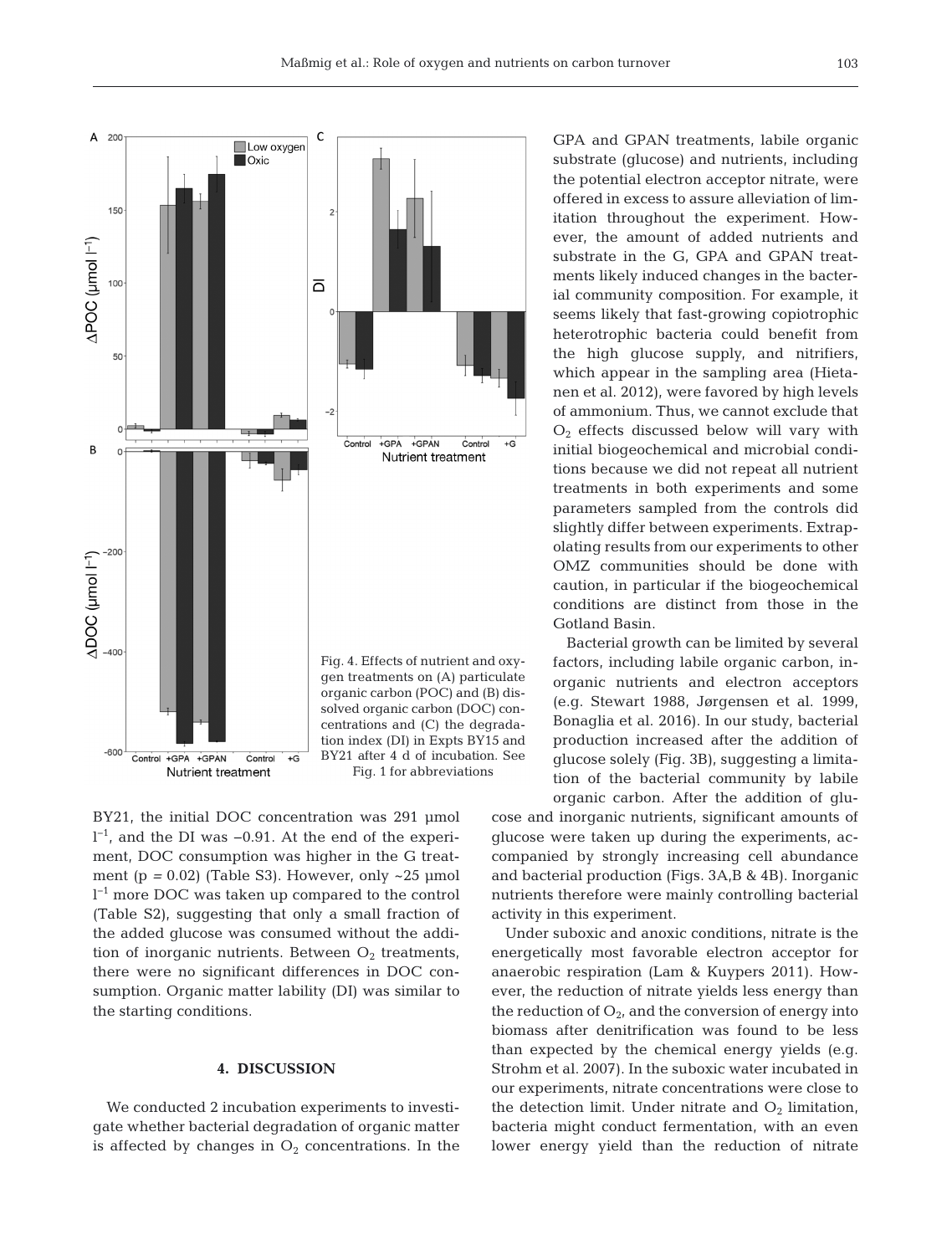(Madigan et al. 2012). We, therefore, expected (1) stronger bacterial growth under low- $O<sub>2</sub>$  conditions after the addition of nitrate as electron acceptor (GPAN) than in the treatment without nitrate (GPA) and (2) enhanced bacterial growth in the oxic treatments, in contrast with the low- $O_2$  treatments. In our experiments, the addition of nitrate enabled denitrification or DNRA, as indicated by higher ammonium and lower nitrate concentrations observed in the low  $O<sub>2</sub>$  compared to the oxic GPAN treatment (Table 1). While cell abundance in the GPA treatment was indeed much lower than in GPAN, bacterial production was rather similar, indicating an efficient glucose utilization by other anaerobic respiration pathways than the reduction of nitrate and by fermenting bacteria (Fig. 3A,B). However, since our incubations were not fully anoxic, microaerobic respiration might have additionally fueled bacterial activity in both GPA and GPAN and weakened potential differences between the oxic and  $low-O_2$  treatments. In our study, bacterial production was reduced at low  $O_2$ concentrations, in both GPA and GPAN treatments (Fig. 3B), corroborating the finding of reduced heterotrophic bacterial growth under  $low-O_2$  conditions (e.g. Stewart 1988). Cell-specific bacterial production, an estimate of the community growth rate, did not show the same trend, suggesting mortality e.g. by viruses and protists or temporal variations in cellspecific bacterial production during the low- $O_2$  incubation that were not captured by our sampling design. In suboxic waters of the Baltic Sea, protist bacterivory was shown to be a major reason for prokaryotic mortality and exceeded mortality by viral infections (Anderson et al. 2012). However, heterotrophic nanoflagellates, that are known bacterivores, appear near the oxyclines but seem less active at the redoxcline in the Baltic Sea and in anoxic lakes (Weinbauer & Höfle 1998, Anderson et al. 2012). Viruses are assumed to infect up to 62% of the free-living bacteria in marine systems (Proctor et al. 1993), and high cell losses by viral lysis under anoxic conditions were documented for lakes (Weinbauer & Höfle 1998) and in anoxic deep waters of the Cariaco Trench (Taylor et al. 2003). Viruses and protists should have been equally distributed be tween the incubations but might have developed differently during incubation and influenced bacterial abundance.

To access HMW organic matter, bacteria excrete extracellular enzymes, which can control organic matter degradation in marine systems (Hoppe et al. 2002).  $O_2$  concentrations may affect extracellular enzyme rates in 2 ways: (1) the lower energy yield of anaerobic respiration compared to oxic respiration may result in a decreased production of extracellular enzymes; (2) the need to oxidize more organic substrate to counteract the reduced energy yield by anaerobic respiration enhances the production of extracellular enzymes. In our experiments, the trend of higher LAPase rates in the oxic GPA and GPAN treatments compared to the low- $O_2$  treatments did not persist after the normalization to cell abundance (Table S1). Moreover, LAPase rates in the controls differed between the experiments (Fig. 3C). Thus, our results do not support the idea of a consistent direct  $O_2$  effect on LAPase rates, being in line with earlier incubation experiments investigating effects of  $O_2$  deficiency (Hoppe et al. 1990). Nevertheless, the reduced abundance of bacteria observed under low- $O_2$  conditions in the treatments amended with nutrients and glucose may have been responsible for the reduced total LAPase rates in these treatments (Fig. 3C). If applicable to the field, this may suggest a reduced degradation potential of HMW organic matter in  $low-O_2$  systems where substrate and nutrient availability is not limiting.

Elevated bacterial growth under oxic conditions in our experiments implies greater turnover and remineralization of organic matter. Therefore, we analyzed the uptake of DOC, the formation of POC and the change in substrate lability as given by the amino acid based DI (Kaiser & Benner 2009). In all unamended controls, uptake of DOC and formation of POC did not differ between  $O_2$  levels, revealing that carbon turnover of heterotrophic bacteria was not primary limited by  $O_2$  availability. Addition of glucose and inorganic nutrients had a stronger stimulating effect on the turnover of carbon under oxic compared to low- $O_2$  conditions (Fig. 4A,B). In particular, the net uptake of DOC was co-limited by the availability of  $O_2$  (Fig. 4B). The uptake of DOC was accompanied by the formation of POC. It can be assumed that POC accumulating in the nutrient- and glucose-amended incubations was mainly bacterial biomass, since the POC:PN ratio was close to that of bacteria (Section 3.3) (Goldman et al. 1987, Lee & Fuhrman 1987, Billen et al. 1990, Caron et al. 1995). Therefore, the growth efficiency can be estimated by the ratio ΔPOC:ΔDOC (Kroer 1993), reflecting the ratio between the carbon uptake and the carbon that is incorporated into biomass. Relatively high growth efficiencies of 23 to 36% in the GPA and GPAN treatments were at the upper range of previously reported data for the ocean and may be explained by high labile carbon and nutrient supply (Del Giorgio & Cole 1998). Little is known about the growth efficiency of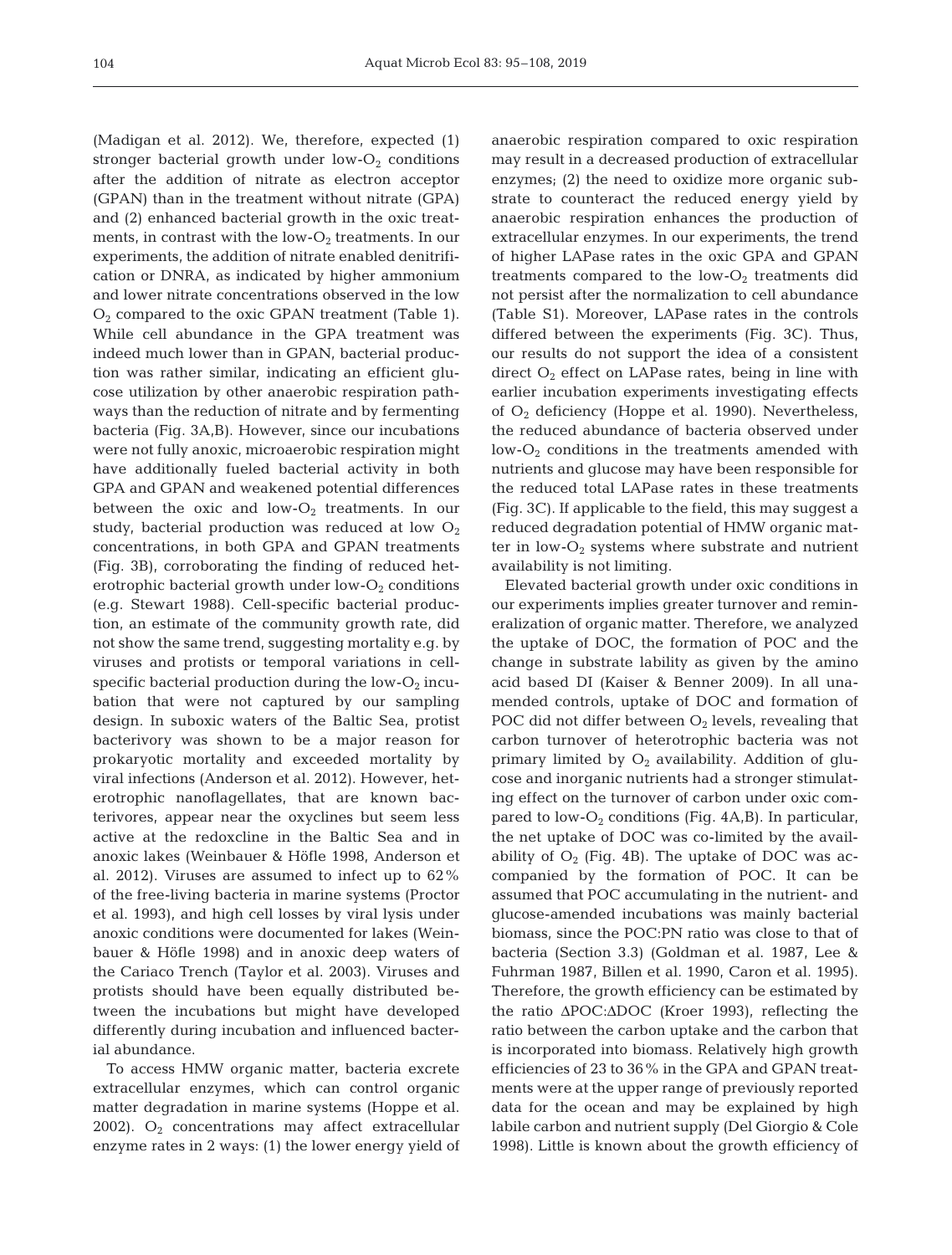aerobic compared to anaerobic microbial communities. In our study, ratios of ΔPOC:ΔDOC did not differ

between the  $O_2$  treatments (Tables S1 & S2), suggesting no direct  $O_2$  effect on growth efficiency at low  $O_2$ concentrations. However, growth efficiency may be higher in fully anoxic systems due to chemoautotrophy as suggested by Keil et al. (2016).

Reduced bacterial growth and uptake of organic matter under low  $O_2$  as well as nutrient- and glucoseamended conditions suggest a reduced transport of DOM from bacteria to higher trophic levels in suboxic waters. Reduced degradation of organic matter under hypoxic and anoxic conditions could explain DOC accumulation in the water column (e.g. Devol & Hartnett 2001, Engel et al. 2017, Le Moigne et al. 2017). The higher DI values at the end of the experiment in the nutrient- and glucose-amended treatments compared to the beginning suggest an accumulation of more labile DOM. Additionally, the higher DI values in the low- $O_2$  incubations (GPA) compared to the oxic ones of our experiments (Fig. 4C) suggest a reduced degradation of DOM or greater production and accumulation of labile DOM. This finding is in line with a previous study showing slower degradation of proteins under anoxia (Nguyen & Harvey 1997) or points towards enhanced extracellular release or viral lysis. The latter might also explain the (on average) lower cell abundance in the low- $O_2$  treatments (see above). Former studies suggested viral cell lysis as a source of labile DOM that is enhanced in anoxic waters (Proctor et al. 1993, Taylor et al. 2003). The enhanced  $O_2$  effect on DI in combination with the addition of glucose and inorganic nutrients points towards multifactorial environmental control of bacterial organic carbon turnover in suboxic waters.

In the Baltic Sea, the inflow of  $O_2$ -rich North Sea water can oxygenate the deep basins (e.g. Mohrholz et al. 2015), whereas at least parts of the intermediate waters remain O<sub>2</sub>-depleted (e.g. Dellwig et al. 2018). Oxygenation has a profound effect on nutrient concentrations. Phosphate is bound to the sediment, and ammonium is oxidized to nitrate. The nitrate remains within the water column, since it does not become reduced to dinitrogen gas (Nausch et al. 2003). The results of our incubation experiments suggest that concentrations of labile organic matter would be higher in suboxic or anoxic waters, while the turnover of organic matter would be higher in oxygenated waters, until the bacterial activity in the oxygenated water becomes nutrient-limited. In this case, oxyclines may represent systems, where higher amounts of labile DOM, diffusing from  $O_2$ -depleted

waters, might fuel the bacterial activity in the more oxygenated waters. This would result in locally high rates of organic matter degradation and bacterial growth and might explain high cell-specific bacterial production measured at oxic-anoxic interfaces in the Baltic Sea (Brettar et al. 2012). Consequently, near oxyclines, more organic matter and subsequently bacterial biomass would enter the food chain and afterwards be respired to carbon dioxide, which might be released into the atmosphere, acting as a greenhouse gas. These potential implications remain to be verified because additional factors such as temperature, the abundance of higher trophic levels and the bacterial community composition can influence the degradation of OM under different  $O_2$  concentrations. For instance, the composition of the bacterial community might favor syntrophy and therefore change the energetic yields of anaerobic degradation processes (Morris et al. 2013 and references within). Consequently, more multifactorial experiments with natural microbial communities are needed to fully identify the influence of  $O_2$  concentrations on bacterial degradation of OM.

### **5. SUMMARY**

The increase of hypoxic and anoxic zones in marine waters requires a better understanding of the microbial organic matter cycling under different  $O_2$ concentrations. In the Baltic Sea, as well as in other enclosed and coastal seas,  $O_2$  and nutrient dynamics are strongly coupled. We showed that nutrient and O2 concentrations can co-determine bacterial activity and degradation of organic matter. A reduced bacterial activity and organic matter turnover under low  $O_2$  compared to oxic conditions may also be related to differences in cell mortality, e.g. by viral lysis. If our experimental results were applicable to the field, we may speculate that organic matter cycling and carbon transfer to higher trophic levels decline under nutrient-rich hypoxic conditions, resulting in less respiration of organic carbon to carbon dioxide and enhanced storage of carbon in the ocean.

*Author contributions:* M.M., J.P. and A.E. designed the experiment. M.M. and J.P. performed the experiment and analyzed the data. M.M. and A.E. wrote the manuscript. F.A.C.L.M. and C.C.-N. helped performing the experiment and sampled the experiment and the water column. A.E. and J.P. designed the scientific program of the cruise. All authors assisted writing.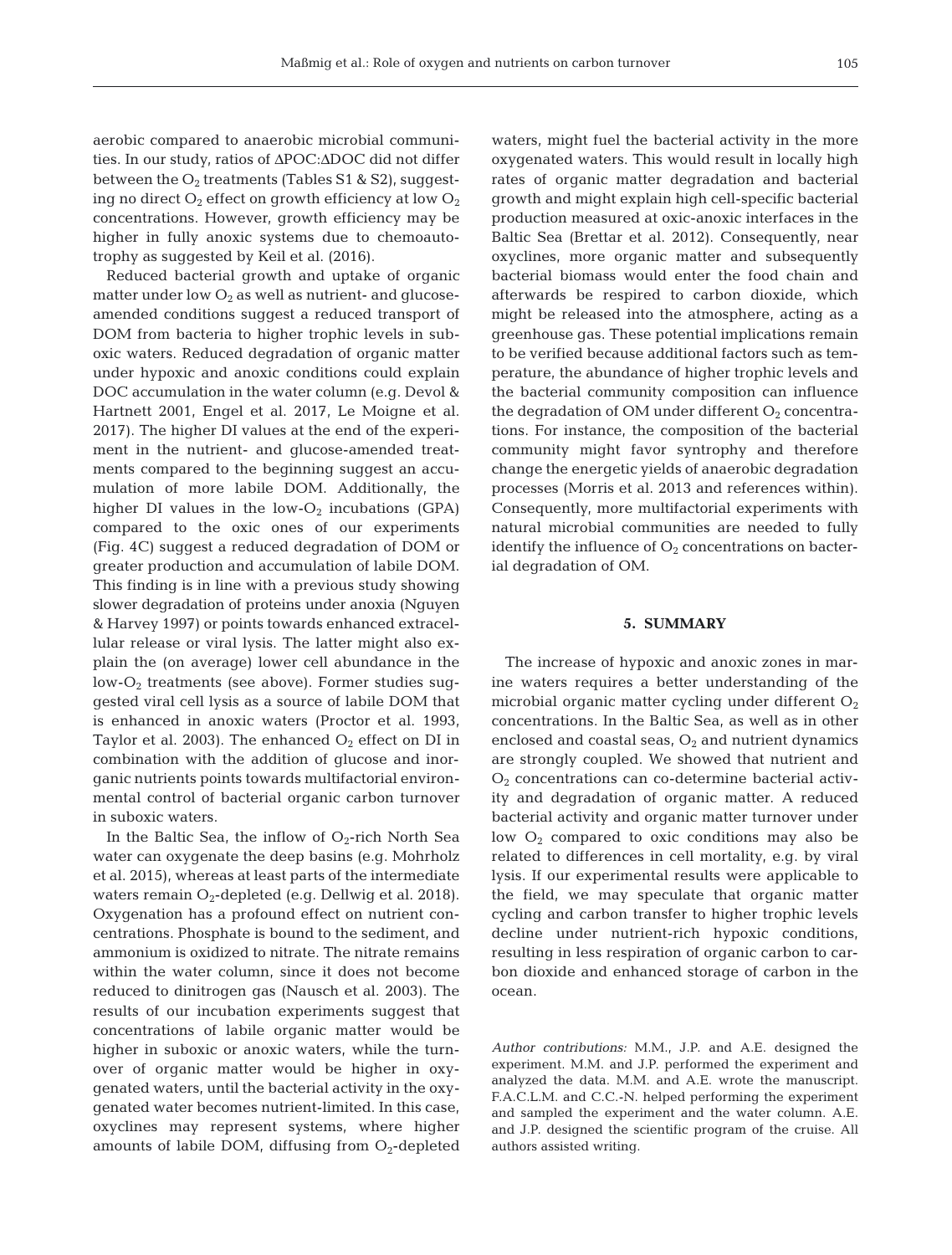*Acknowledgements.* We thank Jon Roa for the analysis of dissolved organic carbon, Tania Klüver for the particulate organic carbon measurements, Ruth Flerus for the analysis of amino acids and Bettina Domeyer for the analyses of nutrients. Moreover, we thank Sonja Endres, Alexandra Loginova, Kerstin Nachtigall, Mark Lenz, Birthe Zäncker Angela Stippkugel, Carola Wagner, Clarissa Karthäuser and Moritz Ehrlich for the support conducting the experiment and the data analyses. We thank the crew, officers and the captain of the RV 'Alkor' for the support on board and the successful cruise. We also thank the anonymous reviewers for the helpful comments. This study is a contribution to the Collaborative Research Center 754 / SFB Sonderforschungsbereich 754 'Climate-Biogeochemistry Interactions in the Tropical Ocean'. This research was supported by Helmholtz-Gemeinschaft Deutscher Forschungszentren, a Fellowship of the DFG Excellence Cluster 'The Future Ocean' (CP1403 to F.A.C.L.M.) and by a DAAD short term grant (57130097 to C.C.-N.)

## LITERATURE CITED

- [Andersen JH, Carstensen J, Conley DJ, Dromph K and oth](https://doi.org/10.1111/brv.12221)ers (2017) Long-term temporal and spatial trends in eutrophication status of the Baltic Sea. Biol Rev Camb Philos Soc 92: 135−149
- [Anderson R, Winter C, Jürgens K \(2012\) Protist grazing and](https://doi.org/10.3354/meps10001) viral lysis as prokaryotic mortality factors at Baltic Sea oxic−anoxic interfaces. Mar Ecol Prog Ser 467: 1−14
- [Azam F, Fenchel T, Field JG, Gray JS, Meyer-Reil LA,](https://doi.org/10.3354/meps010257) Thingstadt F (1983) The ecological role of water-column microbes in the sea. Mar Ecol Prog Ser 10:257–263
- [Billen G, Joiris C, Meyer-Reil L, Lindeboom H \(1990\) Role of](https://doi.org/10.1016/0077-7579(90)90093-V) bacteria in the North Sea ecosystem. Neth J Sea Res 26: 265−293
- [Bonaglia S, Klawonn I, De Brabandere L, Deutsch B, Tham](https://doi.org/10.1002/lno.10343)drup B, Brüchert V (2016) Denitrification and DNRA at the Baltic Sea oxic-anoxic interface: substrate spectrum and kinetics. Limnol Oceanogr 61: 1900−1915
- [Bopp L, Resplandy L, Orr JC, Doney SC and others \(2013\)](https://doi.org/10.5194/bg-10-6225-2013) Multiple stressors of ocean ecosystems in the 21st century: projections with CMIP5 models. Biogeosciences 10: 6225−6245
- [Brettar I, Christen R, Höfle MG \(2012\) Analysis of bacterial](https://doi.org/10.1038/ismej.2011.80) core communities in the central Baltic by comparative RNA−DNA-based fingerprinting provides links to structure−function relationships. ISME J 6: 195−212
- [Caron DA, Dam HG, Kremer P, Lessard EJ and others \(1995\)](https://doi.org/10.1016/0967-0637(95)00027-4) The contribution of microorganisms to particulate carbon and nitrogen in surface waters of the Sargasso Sea near Bermuda. Deep-Sea Res 42:943-972
- [Carstensen J, Andersen JH, Gustafsson BG, Conley DJ](https://doi.org/10.1073/pnas.1323156111) (2014) Deoxygenation of the Baltic Sea during the last century. Proc Natl Acad Sci USA 111: 5628−5633
	- Chróst RJ, Siuda W (2002) Ecology of microbial enzymes in lake ecosystems. In: Burns RG, Dick RP (eds) Enzymes in the environment. Activity, ecology and applications. Marcel Dekker, New York, NY, p 35−72
- [Conley DJ, Björck S, Bonsdorff E, Carstensen J and others](https://doi.org/10.1021/es802762a) (2009) Hypoxia-related processes in the Baltic Sea. Environ Sci Technol 43: 3412−3420
- [Dauwe B, Middelburg JJ \(1998\) Amino acids and hexosamines](https://doi.org/10.4319/lo.1998.43.5.0782) as indicators of organic matter degradation state in North Sea sediments. Limnol Oceanogr 43:782-798
- [Dauwe B, Middelburg JJ, Herman PMJ, Heip CHR \(1999\)](https://doi.org/10.4319/lo.1999.44.7.1809) Linking diagenetic alteration of amino acids and bulk organic matter reactivity. Limnol Oceanogr 44: 1809−1814
- [Del Giorgio PA, Cole JJ \(1998\) Bacterial growth efficiency](https://doi.org/10.1146/annurev.ecolsys.29.1.503) in natural aquatic systems. Annu Rev Ecol Syst 29: 503−541
- [Dellwig O, Schnetger B, Meyer D, Pollehne F, Häusler K](https://doi.org/10.3389/fmars.2018.00248) (2018) Impact of the major Baltic inflow in 2014 on manganese cycling in the Gotland Deep (Baltic Sea). Front Mar Sci 5: 1−20
- [Devol AH, Hartnett HE \(2001\) Role of the oxygen-deficient](https://doi.org/10.4319/lo.2001.46.7.1684) zone in transfer of organic carbon to the deep ocean. Limnol Oceanogr 46: 1684−1690
- Dittmar T, Cherrier J, Ludichowski KU (2009) The analysis of amino acids in seawater. In:Wurl O (ed) Practical guidelines for the analysis of seawater. CRC Press, Boca Raton, FL, p 67−78
- [Engel A, Galgani L \(2016\) The organic sea-surface micro](https://doi.org/10.5194/bg-13-989-2016)layer in the upwelling region off the coast of Peru and potential implications for air−sea exchange processes. Biogeosciences 13:989-1007
- [Engel A, Wagner H, Le Moigne FAC, Wilson ST \(2017\) Par](https://doi.org/10.5194/bg-14-1825-2017)ticle export fluxes to the oxygen minimum zone of the eastern tropical North Atlantic. Biogeosciences 14: 1825−1838
- [Farnelid H, Bentzon-Tilia M, Andersson AF, Bertilsson S](https://doi.org/10.1038/ismej.2013.26) and others (2013) Active nitrogen-fixing heterotrophic bacteria at and below the chemocline of the central Baltic Sea. ISME J 7: 1413−1423
	- Feistel R, Nausch G, Matthäus W, Hagen E (2003) Temporal and spatial evolution of the Baltic deep water renewal in spring 2003. Oceanologia 45:623–642
	- Field A, Miles J, Field Z (2012) Discovering statistics using R. SAGE Publications, London
- $K$ [Gasol JM, Del Giorgio PA \(2000\) Using flow cytometry for](https://doi.org/10.3989/scimar.2000.64n2197) counting natural planktonic bacteria and understanding the structure of planktonic bacterial communities. Sci Mar 64: 197−224
- [Goldman JC, Caron DA, Dennett MR \(1987\) Regulation of](https://doi.org/10.4319/lo.1987.32.6.1239) gross growth efficiency and ammonium regeneration in bacteria by substrate C:N ratio. Limnol Oceanogr 32: 1239−1252
	- Grasshoff K, Kremlin K, Ehrhardt M (eds) (1999) Methods of seawater analysis., 3rd edn. Wiley-VCH, Weinheim
- [Gruber N \(2011\) Warming up, turning sour, losing breath :](https://doi.org/10.1098/rsta.2011.0003)  ocean biogeochemistry under global change. Phili Trans R Soc Lond A 369: 1980−1996
- [Gustafsson BG, Schenk F, Blenckner T, Eilola K and](https://doi.org/10.1007/s13280-012-0318-x) others (2012) Reconstructing the development of Baltic Sea eutrophication 1850-2006. Ambio 41: 534−548
- [Hagström A, Larsson U, Hörstedt P, Normark S \(1979\) Fre](https://www.ncbi.nlm.nih.gov/entrez/query.fcgi?cmd=Retrieve&db=PubMed&list_uids=16345378&dopt=Abstract)quency of dividing cells, a new approach to the determination of bacterial growth rates in aquatic environments. Appl Environ Microbiol 37: 805−812
- [Hietanen S, Jäntti H, Buizert C, Jürgens K, Labrenz M, Voss](https://doi.org/10.4319/lo.2012.57.1.0325) M, Kuparinen J (2012) Hypoxia and nitrogen processing in the Baltic Sea water column. Limnol Oceanogr 57: 325−337
- [Hoppe HG \(1983\) Significance of exoenzymatic activities in](https://doi.org/10.3354/meps011299) the ecology of brackish water: measurements by means of methylumbelliferyl-substrates. Mar Ecol Prog Ser 11: 299−308
- Hoppe HG, Gocke K, Kuparinen J (1990) Effect of  $H_2S$  on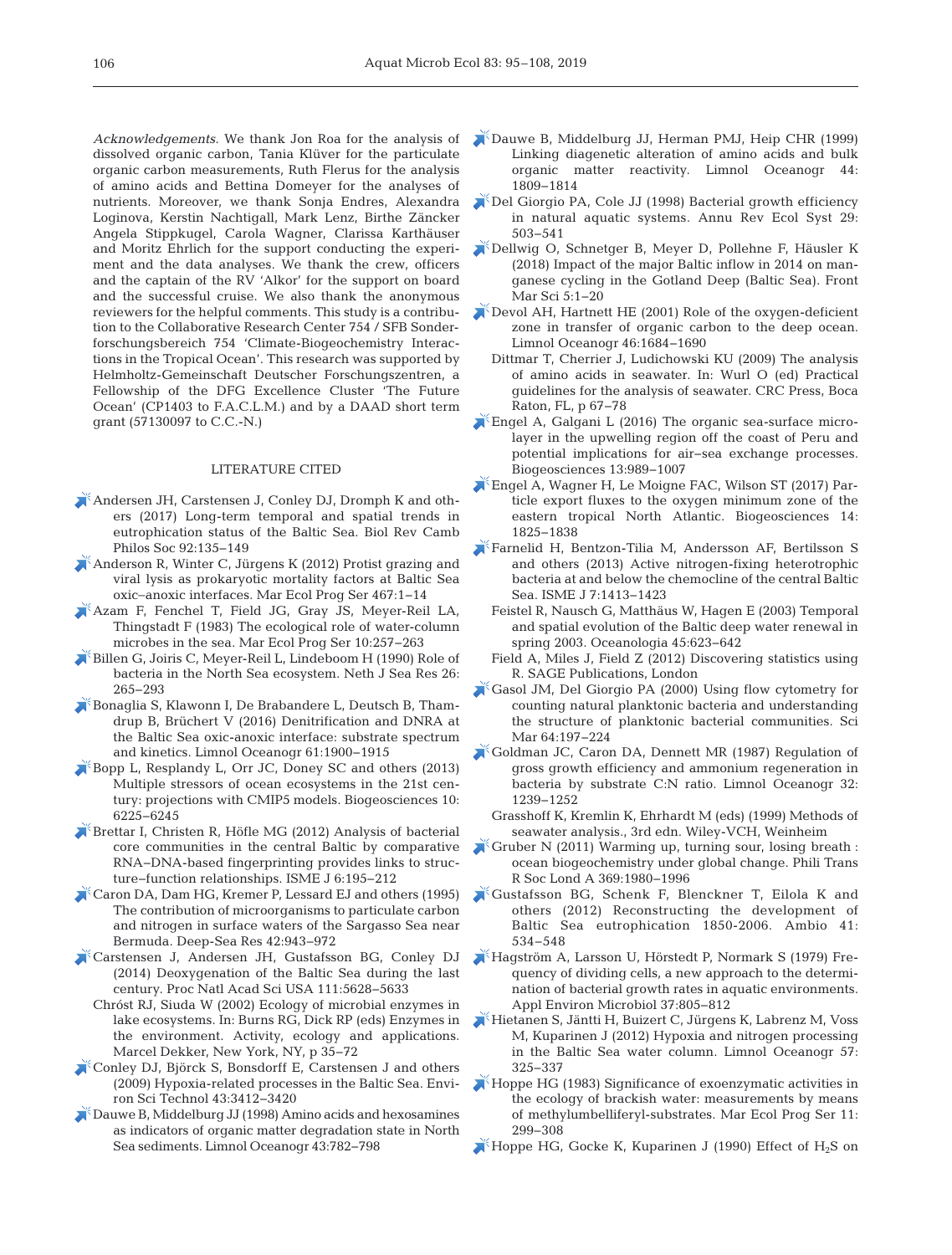heterotrophic substrate uptake, extracellular enzyme activity and growth of brackish water bacteria. Mar Ecol Prog Ser 64:157-167

- Hoppe HG, Arnosti C, Herndl GF (2002) Ecological significance of bacterial enzymes in the marine environment. In: Burns R, Dick R (eds) Enzymes in the environment: activity, ecology, and applications. Marcel Dekker, New York, NY, p 73−108
- [Ingalls AE, Shah SR, Hansman RL, Aluwihare LI, Santos](https://doi.org/10.1073/pnas.0510157103) GM, Druffel ERM, Pearson A (2006) Quantifying archaeal community autotrophy in the mesopelagic ocean using natural radiocarbon. Proc Natl Acad Sci USA 103:6442-6447
- $\blacktriangleright$  [Jiao N, Herndl GJ, Hansell DA, Benner R and others \(2010\)](https://doi.org/10.1038/nrmicro2386) Microbial production of recalcitrant dissolved organic matter: long-term carbon storage in the global ocean. Nat Rev Microbiol 8:593-599
- [Jørgensen NOG, Tranvik LJ, Berg GM \(1999\) Occurrence](https://doi.org/10.3354/meps191001) and bacterial cycling of dissolved nitrogen in the Gulf of Riga, the Baltic Sea. Mar Ecol Prog Ser 191:1–18
- [Jutterström S, Andersson HC, Omstedt A, Malmaeus JM](https://doi.org/10.1016/j.marpolbul.2014.06.027) (2014) Multiple stressors threatening the future of the Baltic Sea–Kattegat marine ecosystem: implications for policy and management actions. Mar Pollut Bull 86: 468−480
- $\blacktriangleright$  [Kaiser K, Benner R \(2009\) Biochemical composition and size](https://doi.org/10.1016/j.marchem.2008.12.004) distribution of organic matter at the Pacific and Atlantic time-series stations. Mar Chem 113:63-77
- [Karner MB, Delong EF, Karl DM \(2001\) Archaeal dominance](https://doi.org/10.1038/35054051) in the mesopelagic zone of the Pacific Ocean. Nature 409: 507−510
- [Karstensen J, Stramma L, Visbeck M \(2008\) Oxygen mini](https://doi.org/10.1016/j.pocean.2007.05.009)mum zones in the eastern tropical Atlantic and Pacific oceans. Prog Oceanogr 77: 331−350
- [Keil RG, Neibauer JA, Biladeau C, Van Der Elst K, Devol AH](https://doi.org/10.5194/bg-13-2077-2016) (2016) A multiproxy approach to understanding the 'enhanced' flux of organic matter through the oxygendeficient waters of the Arabian Sea. Biogeosciences 13: 2077−2092
- [Kirchman D, K'nees E, Hodson R \(1985\) Leucine incorpora](https://www.ncbi.nlm.nih.gov/entrez/query.fcgi?cmd=Retrieve&db=PubMed&list_uids=3994368&dopt=Abstract)tion and its potential as a measure of protein synthesis by bacteria in natural aquatic systems. Appl Environ Microbiol 49: 599−607
	- Koroleff F (1969) Direct determination of ammonia in natural waters as indophenol blue. Int Con Explor Sea, C.M. C:9
- [Kroer N \(1993\) Bacterial growth efficiency on natural](https://doi.org/10.4319/lo.1993.38.6.1282) dissolved organic matter. Limnol Oceanogr 38: 1282−1290
- [Lam P, Kuypers MMM \(2011\) Microbial nitrogen cycling](https://doi.org/10.1146/annurev-marine-120709-142814) processes in oxygen minimum zones. Annu Rev Mar Sci 3: 317−345
- [Larsson U, Hajdu S, Walve J, Elmgren R \(2001\) Baltic Sea](https://doi.org/10.4319/lo.2001.46.4.0811) nitrogen fixation estimated from the summer increase in summer mixed layer total nitrogen. Limnol Oceanogr 46: 811−820
- [Le Moigne FAC, Cisternas-Novoa C, Piontek J, Maßmig M,](https://doi.org/10.1038/s41598-017-16903-3) Engel A (2017) On the effect of low oxygen concentrations on bacterial degradation of sinking particles. Sci Rep 7: 16722
- $\blacktriangleright$  Lee C (1992) Controls on organic carbon preservation: the use of stratified water bodies to compare intrinsic rates of decomposition in oxic and anoxic systems. Geochim Cosmochim Acta 56:3323-3335
- [Lee S, Fuhrman JA \(1987\) Relationships between biovolume](https://www.ncbi.nlm.nih.gov/entrez/query.fcgi?cmd=Retrieve&db=PubMed&list_uids=16347362&dopt=Abstract)

and biomass of naturally derived marine bacterioplankton. Appl Environ Microbiol 53: 1298−1303

- [Lindroth P, Mopper K \(1979\) High performance liquid chro](https://doi.org/10.1021/ac50047a019)matographic determination of subpicomole amounts of amino acids by precolumn fluorescence derivatization with o-phthaldialdehyde. Anal Chem 51: 1667−1674
	- Madigan M, Martinko J, Stahl D, Clark D (2012) Brock biology of microorganisms, 13th edn. Pearson, San Francisco, CA
- [Mohrholz V, Naumann M, Nausch G, Krüger S, Gräwe U](https://doi.org/10.1016/j.jmarsys.2015.03.005) (2015) Fresh oxygen for the Baltic Sea — an exceptional saline inflow after a decade of stagnation. J Mar Syst 148: 152−166
- [Morris BEL, Henneberger R, Huber H, Moissl-Eichinger C](https://doi.org/10.1111/1574-6976.12019) (2013) Microbial syntrophy: interaction for the common good. FEMS Microbiol Rev 37:384-406
	- Nausch G, Matthäus W, Feistel R (2003) Hydrographic and hydrochemical conditions in the Gotland Deep area between 1992 and 2003. Oceanologia 45:557-569
- [Nguyen RT, Harvey HR \(1997\) Protein and amino acid](https://doi.org/10.1016/S0146-6380(97)00076-4) cycling during phytoplankton decomposition in oxic and anoxic waters. Org Geochem 27: 115−128
- [Pantoja S, Rossel P, Castro R, Cuevas LA, Daneri G, Córdova](https://doi.org/10.1016/j.dsr2.2008.09.007) C (2009) Microbial degradation rates of small peptides and amino acids in the oxygen minimum zone of Chilean coastal waters. Deep-Sea Res 56: 1055−1062
- [Paulmier A, Ruiz-Pino D \(2009\) Oxygen minimum zones](https://doi.org/10.1016/j.pocean.2008.08.001) (OMZs) in the modern ocean. Prog Oceanogr 80: 113−128
- [Proctor LM, Okubo A, Fuhrman JA \(1993\) Calibrating esti](https://doi.org/10.1007/BF00177193)mates of phage-induced mortality in marine bacteria: ultrastructural studies of marine bacteriophage development from one-step growth experiments. Microb Ecol 25: 161−182
	- R Development Core Team (2008) R: a language and environment for statistical computing. R Foundation for Statistical Computing, Vienna
	- Ramsing N, Gundersen J. Seawater and gases: tabulated physical parameters of interest to people working with microsensors in marine systems. Unisense, Aarhus
- [Schmidtko S, Stramma L, Visbeck M \(2017\) Decline in](https://doi.org/10.1038/nature21399) global oceanic oxygen content during the past five decades. Nature 542: 335−339
- [Sharp JH \(1974\) Improved analysis for 'particulate' organic](https://doi.org/10.4319/lo.1974.19.6.0984) carbon and nitrogen from seawater. Limnol Oceanogr 19: 984−989
- [Simon M, Azam F \(1989\) Protein content and protein synthe](https://doi.org/10.3354/meps051201)sis rates of planktonic marine bacteria. Mar Ecol Prog Ser 51: 201−213
	- Smith DC, Azam F (1992) A simple, economical method for measuring bacterial protein synthesis rates in seawater using 3 H-leucine. Mar Microb Food Webs 6: 107−114
- [Solórzano I \(1969\) Determination of ammonia in natural sea](https://doi.org/10.4319/lo.1969.14.5.0799)water by the phenol-hypochlorite method. Limnol Oceanogr 14: 799−801
- [Stewart V \(1988\) Nitrate respiration in relation to facultative](https://www.ncbi.nlm.nih.gov/entrez/query.fcgi?cmd=Retrieve&db=PubMed&list_uids=3045516&dopt=Abstract) metabolism in Enterobacteria. Microbiol Rev 52: 190−232
- [Strohm TO, Griffin B, Zumft WG, Schink B \(2007\) Growth](https://doi.org/10.1128/AEM.02508-06) yields in bacterial denitrification and nitrate ammonification. Appl Environ Microbiol 73: 1420−1424
- [Sugimura Y, Suzuki Y \(1988\) A high-temperature catalytic](https://doi.org/10.1016/0304-4203(88)90043-6) oxidation method for the determination of non-volatile dissolved organic carbon in seawater by direct injection of a liquid sample. Mar Chem 24: 105−131
- [Taylor GT, Hein C, Iabichella M \(2003\) Temporal variations](https://doi.org/10.3354/ame030103)